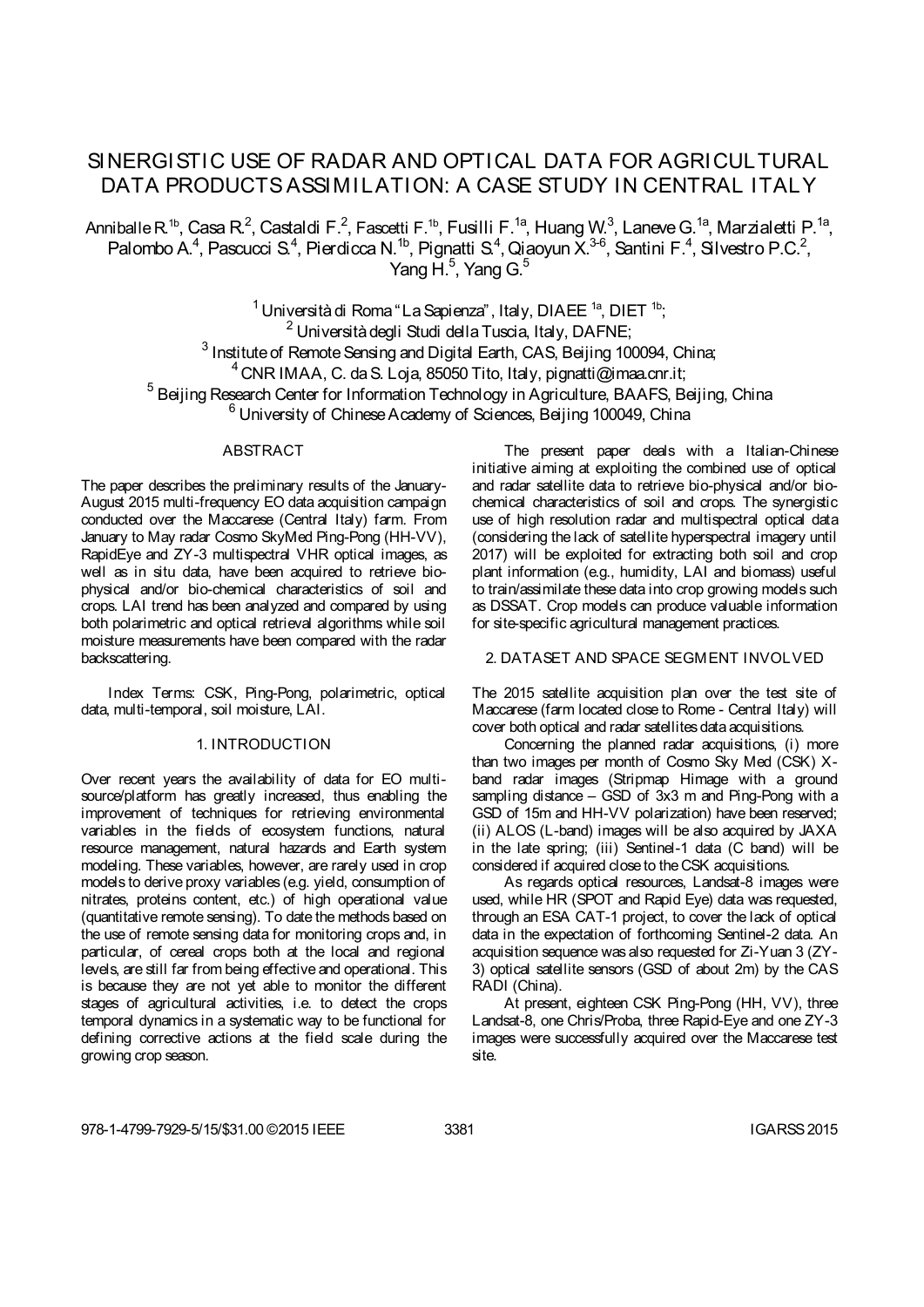## 3. IN SITU EXPERIMENTAL SET UP

During the 2015 crop season (wheat and maize), field campaigns have been carried out from January to July, as much as possible close to the satellite acquisitions, to collect measurements on: (i) crop (i.e. the LAI, using a LAI-2200, and the chlorophyll leaf content, using a Dualex Force-A; (ii) soil (i.e. the soil water content using a TDR and soil nitrogen content and soil texture from laboratory analyses and also soil roughness by a laser profiler); and (iii) leaf and plant spectral measurements using an ASD FieldSpec Pro FR portable spectroradiometer by utilizing the leaf-clip accessory.

## 4. EO DATA PROCESSING OVERVIEW

Satellite data have been processed by the teams involved in the research according to their expertise and on the data ownership of the mission: the Chinese colleagues are in charge for the ZY-3 optical and GF radar data acquisition and processing, while the Italian team processes the CSK radar data. The RADARSAT and multispectral optical RapidEye images (joint ESA CAT-1 project #29328) are, instead, processed by both teams. In the first processing step, data have been evaluated and analyzed singularly, while the second further step will include an eventual synergistic use of the data and the retrieved variables.

## 4.1. Radar data

For crop classification based on SAR imagery, classification methods based on neural networks have been tested previously [1] with good results using multitemporal acquisitions of Envisat-ASAR and ERS-2 images and different polarizations, where it was possible to differentiate several crop fields as rape, sugar beets, maize and cereals. Even better performances can be achieved when radar and optical data are merged using suitable techniques [2]. At the same time polarimetric SAR (PolSAR) techniques offer a reliable tool for extracting biophysical parameters, which have been successfully applied in crop monitoring. Polarimetric classifications based on decompositions (e.g., Cloud-Pottier H-A-alpha decomposition) put into relevance each scattering mechanism. For this purpose, fully polarimetric data are desired (e.g., Alos-PALSAR imagery), otherwise, a combination of HH and VV can be exploited to achieve accurate classifications and HV if only single polarization data will be available [3].

In order to estimate the LAI during the growing season, ground LAI data are being collected in the field using the LAI2200c Plant Canopy Analyzer periodically, as near as possible to satellite overpasses. By analyzing the 2014 measurement campaigns outcomes, high correlation (in the order of 77%) was observed between LAI values of corn fields estimated by satellite optical images and LAI2200

field LAI collected data. New empirical relationships will be developed in order to correlate LAI field measurements, LAI values from optical imagery as well as indices from radar images. In previous studies, SAR data showed great potential for monitoring LAI (e.g. for rice fields [4] and corn, sorghum and wheat [5]). In particular, radar backscatter was analyzed as a function of LAI showing a good correlation, for instance, when using quadpol Radarsat-2 images.

Finally, several studies [6] and [7] have investigated the correlation between radar backscatter and biomass, finding that different saturation values depends both on SAR frequency band and crop type. During this work, an analysis of the potential of the different SAR frequency bands for biomass retrieval will be carried out for the crops of the study area.

Summarizing, the main objectives of the multi-temporal radar data investigations fall into the following application fields: (i) classify different crop species, (ii) monitor the seasonal cycle of growth of any single crop and (iii) identify anomalous crop behaviors at the field scale.



Figure 1: Comparison between CSK backscattered signal and in-situ soil moisture measurements over two wheat fields.

Moreover, since the soil electrical permittivity is influenced by the soil water content, radar data can be also useful to monitor the soil humidity. For such purpose, in situ measurements of soil moisture have been acquired close in time to the satellite acquisitions over the selected fields and, then, compared to the CSK backscattered signals. It is worth to mention that the period of analysis will cover the complete crop-growing phase, starting from the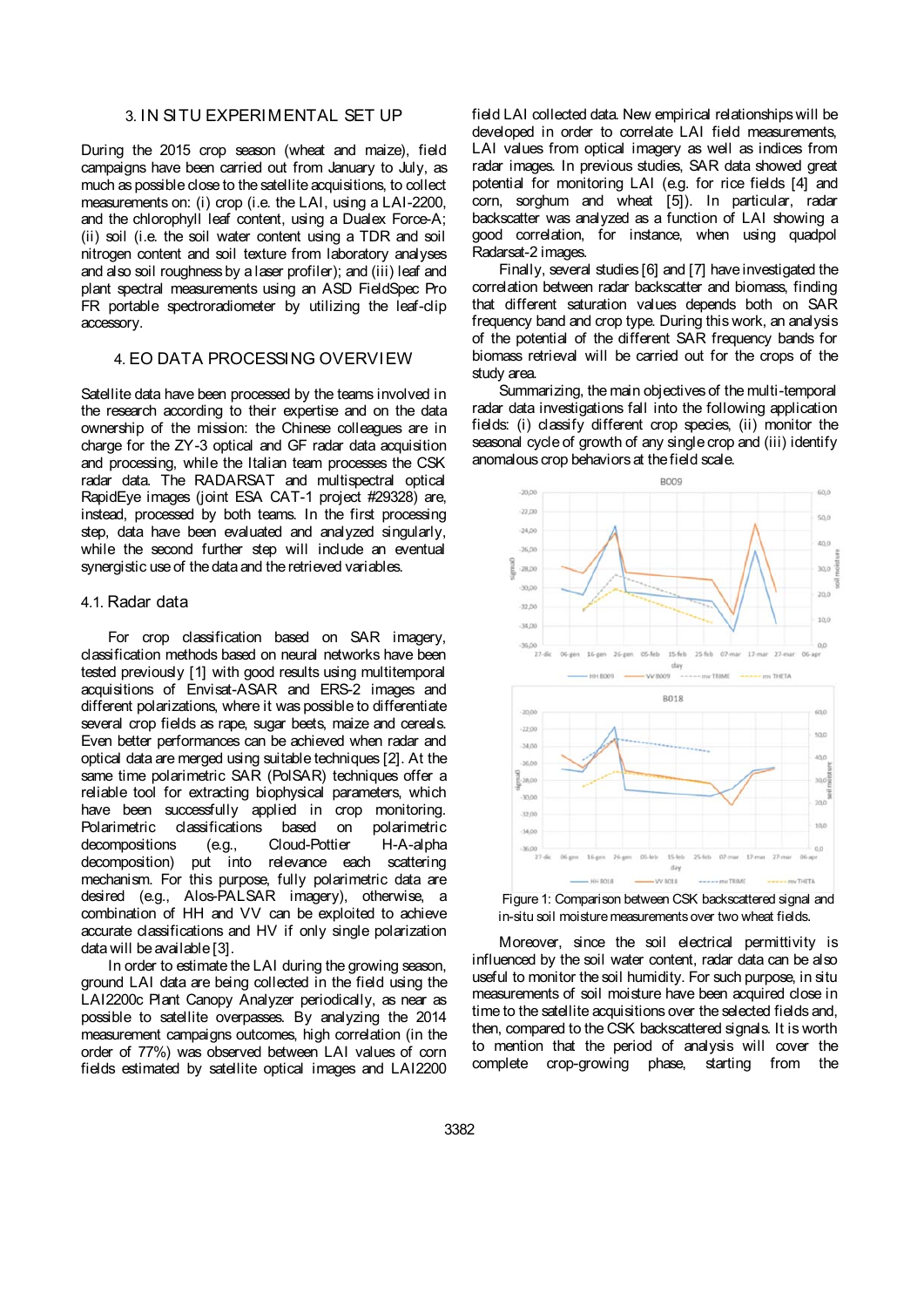plowing/seeding phase. Figure 1 reports the preliminary results, showing the temporal evolution of the CSK backscattered signals (HH and VV polarizations) compared to the soil moisture measured over two of the analyzed fields that were still bare in that period. The low values of the CSK backscattered signal are related to the high local incidence angle (around 55 degrees) of the observed area. It is possible to note the high correlation of radar backscatter and soil moisture, in particular, looking at the January  $23<sup>th</sup>$ acquisition when a strong increase of backscatter can be observed. Such behavior is related to the increase of soil moisture due to strong rain events occurred in previous days. Heavy rain was also recorded just before the acquisition of March 16<sup>th</sup>.



Figure 2: Comparison between CSK backscattered signal and in-situ LAI measurements over a wheat (B005) and faba bean (B069) field selected for the campaign.

Figure 2 presents the correlation of the CSK radar backscatter with the LAI measurements for two fields where wheat (field B005) and bean (field B069) were at an early growing stage. We can still observe a signal related to the soil moisture increase on January 23<sup>th</sup> and, to some extent, on March 16<sup>th</sup> in the wheat field. LAI starts to increase around February  $5<sup>th</sup>$ , which seems to produce a different effect in the two fields. In particular, a slight decreasing trend of backscatter has been observed in the wheat field, whereas a significant increasing trend has been observed for the bean field. The latter can be associated to the increase of scattering due to the plant growing, an effect which cannot

be appreciated in case of wheat that is known to produce less scattering enhancement of the radar signal.

#### 4.2. Optical data

The processing of optical data has been devoted to the retrieval of biochemical and biophysical variables, both at the canopy and leaf levels. This has been mainly achieved through an algorithm based on the training of artificial neural networks (ANN) using PROSAIL model simulations [8] and a regression analysis between spectral indexes and LAI and Chlorophyll [9]. In addition, a special attention has been devoted to the estimation of the variables that will be compared with simulated data of healthy vegetation, so as to derive absolute indicators for crop stress.

As a preliminary phase of the work, awaiting for the availability of the 2015 full set of multi-spectral data on Maccarese, a preliminary analysis has been carried out using already acquired data (both by remote and proximal) at the National Experiment Station for Precision Agriculture (40°10′N, 116°27′E), Beijing, China in 2002 and in 2014 to retrieve LAI. Regression analysis has been performed among normalized difference vegetation index (NDVI), the modified simple ratio index (MSR) and the modified soil adjusted vegetation index (MSAVI) using hyperspectral airborne data and ground reflectance and LAI data acquired on winter wheat. Estimation results were evaluated using ground truth measured LAI following the k-fold crossvalidation procedure to evaluate the performance of the estimation models.

|                             |              | 2002   | 2014   |
|-----------------------------|--------------|--------|--------|
|                             |              | $R^2$  | $R^2$  |
| 670nm.<br>800 <sub>nm</sub> | <b>NDVI</b>  | 0.7507 | 0.4807 |
|                             | M SR         | 0.7264 | 0.5585 |
|                             | <b>MSAVI</b> | 0.7306 | 0.7916 |
| 705nm.<br>750 <sub>nm</sub> | <b>NDVI</b>  | 0.7203 | 0.6745 |
|                             | M SR         | 0.7188 | 0.6568 |
|                             | <b>MSAVI</b> | 0.7043 | 0.8403 |
| Best                        | <b>NDVI</b>  | 0.7960 | 0.8282 |
| correlated<br>bands         | <b>MSR</b>   | 0.7817 | 0.8244 |
|                             | <b>MSAVI</b> | 0.7963 | 0.8673 |

#### Table 1 Regression analysis results for the LAI estimation by using the 2002 and 2014 Chinese data set

As preliminary analysis of the optical data acquired on Maccarese during the 2015 winter wheat season (January-May), two processing paths have been used. The first corresponds to a standard regression analysis between spectral indexes and LAI measured, while the second is based on the application of ANN to obtain maps of biophysical crop canopy variables directly from images. This last approach relies on three main steps: a) creation of a learning database from PROSAIL, b) training the neural networks and finally c) applying the created networks for estimating the requested biophysical variables.